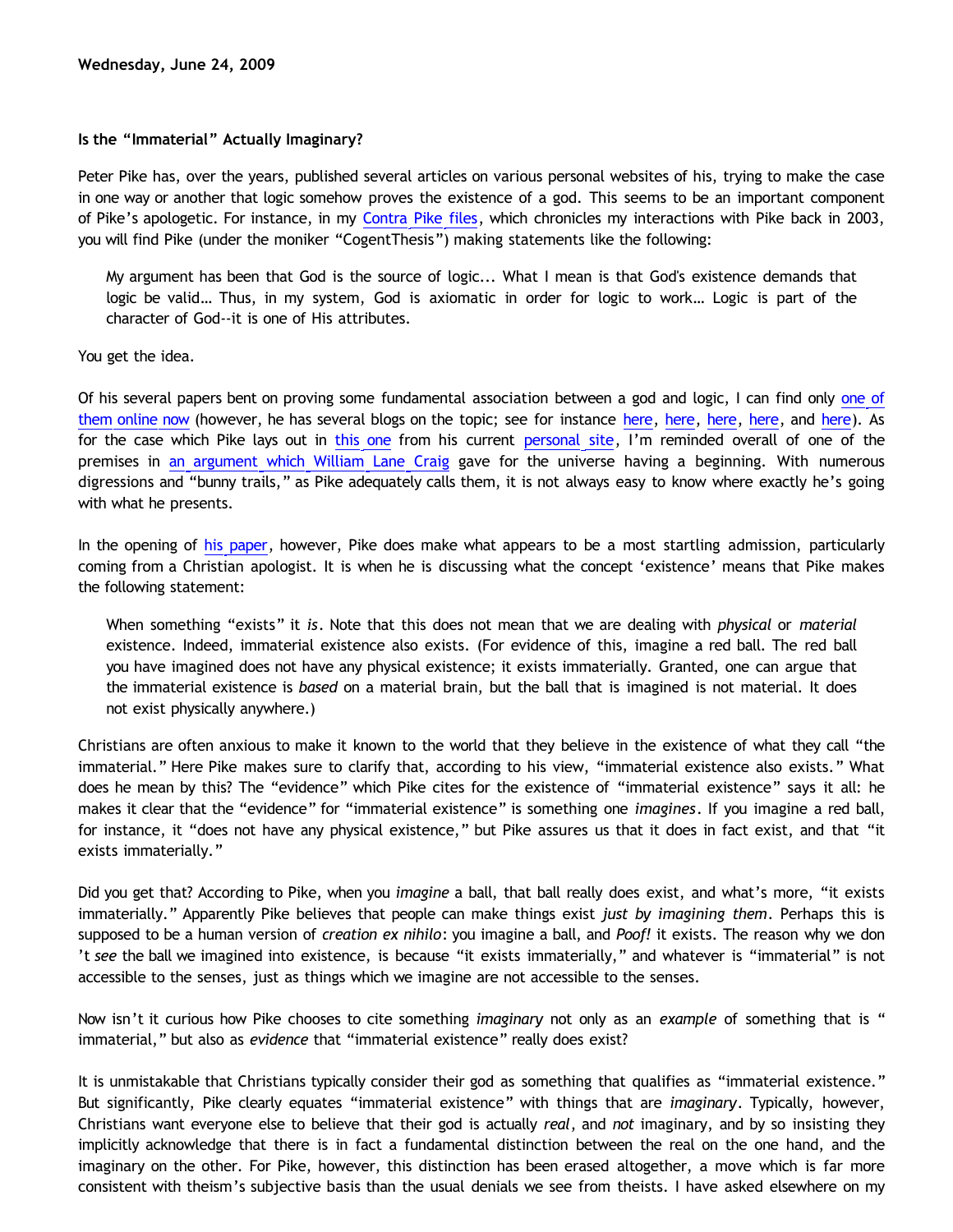blog for theists to explain how one can reliably distinguish between what they call "God" and what they may merely be imagining. Unfortunately, theists usually offer no response here, and when they do it has not been helpful to their position at all.

Now it is important to note, when asking about things that exist, that it is a fair question to ask *where* that alleged something exists, particularly if its location is not immediately discernable. If I tell my neighbor that I own a BMW, for instance, but he only sees me time and time again driving a Ford everyday, and has never seen a BMW in my driveway, he very well might wonder where I'm hiding my BMW. And in such a case, there would be nothing fallacious about asking such a question.

But the theist might likely stop me here and again point to his god's "immaterial" nature as reason to say that such questions simply do not apply in the case of his god. Apparently we're supposed to believe that his god exists everywhere (it is "omnipresent," which is presumably not the case with all "immaterial existence"). Unfortunately, in regard to this we really have nothing other than his claim to go on. Then of course there are likely going to be qualifications for this. For instance, does his god exist in the hearts of evil men? Proverbs 15:29 seems to answer this in the negative: "The LORD is far from the wicked." And if it is maintained that there are in fact evil men in the universe (which, according to Christianity, not only exists, but was also created by said god), then it seems that the claim that the Christian god exists everywhere is mistaken.

Regardless, it would be easy for any person to claim that something which is merely *imaginary* exists everywhere, or everywhere except in the hearts of those he considers wicked. I can, for instance, claim that Blarko exists everywhere, and even give as the reason why no one sees Blarko is because Blarko is an example of "immaterial existence," so it would be foolish to expect to be able to see Blarko (aren't those unbelievers in Blarko stupid?). But in spite of such explanations, it's still the case that Blarko is only something that I have imagined. And this is significant in my view, for in my view there is a fundamental distinction between the real and the imaginary.

Now if the theist has difficulty distinguishing between the real and the imaginary, that seems to be a major problem. If he has difficulty explaining how the rest of us can reliably distinguish between what he calls "God" and what he is simply imagining, he could face insurmountable challenges when it comes to his proselytizing efforts. This is why evangelists always have better chances of success by going after those who are unclear on the nature of objectivity.

It is also interesting to see how Pike explains what he means by the word "God". In [the same article,](http://peterpike.us/philosophy/philosophy0002.aspx) he writes:

By "God" we mean an eternal, self-existent, necessary and immaterial being who is transcendent, omnipotent, and immutable. Other attributes may, perhaps, fit in as well, but I think it is sufficient for the task to limit ourselves to these attributes.

I find this description most curious because I would have thought that a theist would consider the attribute of *consciousness* to be of such fundamental importance to the nature of his god, that he would hardly fail to mention it among the attributes he considers important enough to list. I don't think that any of the attributes which Pike does list necessarily implies or presupposes consciousness. But perhaps Pike might disagree here. Either way, since things which we imagine serve as "evidence" for "immaterial existence," I can certainly imagine a being which possesses the attributes which Pike lists, but which at the same time lacks any faculty of consciousness whatsoever, just as easily as I can imagine that it is conscious. One can, after all, pretty much imagine just about anything, including the Christian god. In fact, however, it seems that Christians like to distinguish Christian theism from certain eastern religions precisely because of their alleged enshrinement of what they consider "impersonal" gods. Then again, Pike does point out that his argument "does not necessitate the existence of the Christian God at all," allowing that " other forms of theism may... fit the argument as well," so long as they have the attributes which Pike does list. I'm trying to think, however, of any version of theism which affirms a god which lacks consciousness, and I'm afraid I can't think of any off the top of my head. Rather, it seems that Pike's failure to include the attribute of consciousness in the list of those which distinguish what he means by "God," is an oversight on his part rather than a calculated omission. And if it is an oversight, what does this say about Pike's god-belief?

Regardless, the incoherence of such Christian babble ultimately finds its source, not only in the bible, but in the believer's desire to take the bible seriously as an authority on philosophical matters. I have pointed out before that the bible, which is at the center of the Christian religion, exploits the believer's imagination. As I explained in [one of](http://bahnsenburner.blogspot.com/2008/01/imaginative-basis-of-vytautas-god_18.html) [my responses to commenter Vytautas](http://bahnsenburner.blogspot.com/2008/01/imaginative-basis-of-vytautas-god_18.html):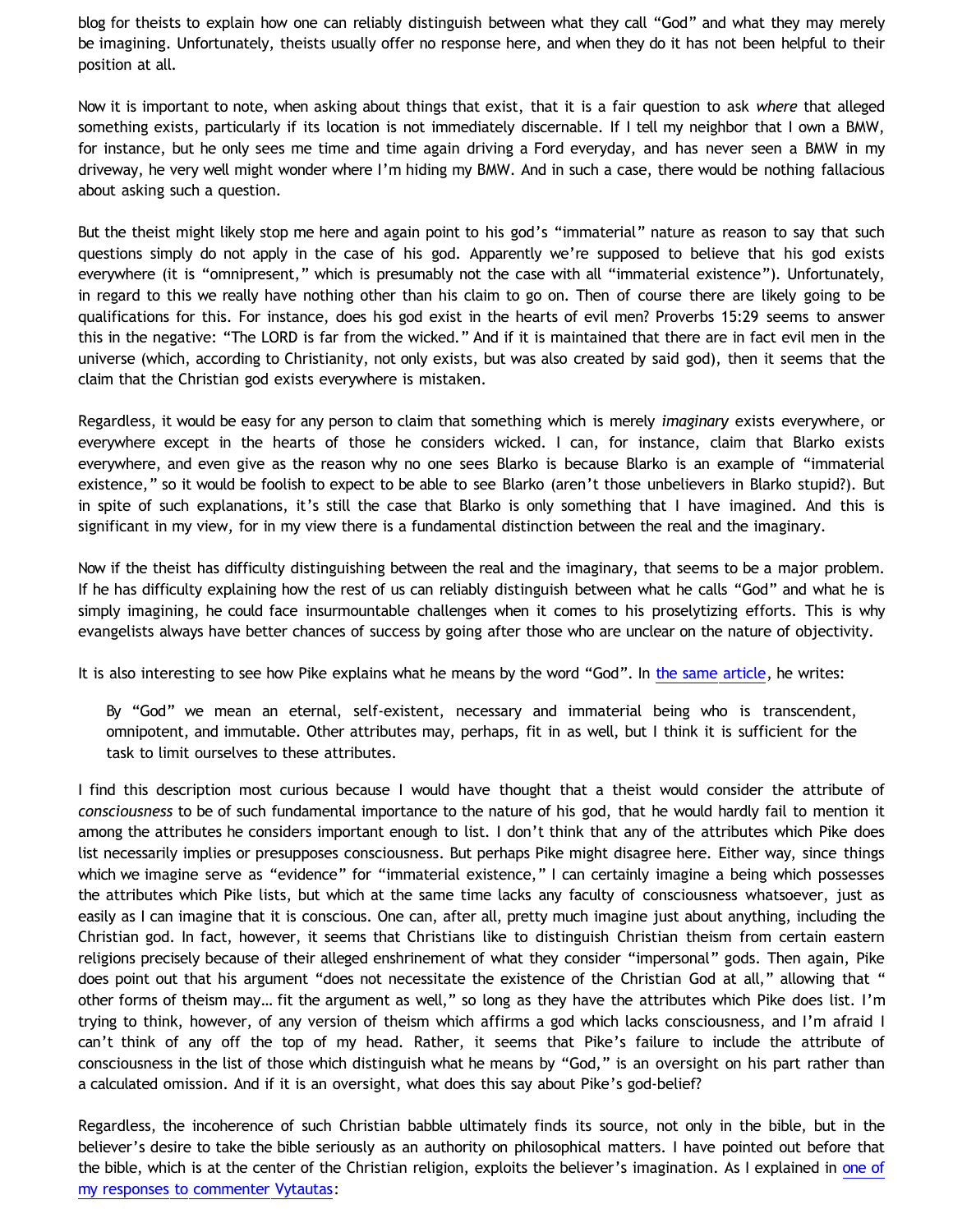…like Harry Potter novels, the bible describes things that we never see in reality, things which we can only imagine by ignoring what we know about reality (such as that young boys can fly on broomsticks or men can walk on unfrozen water, etc.).

Vytautas was anxious to distinguish the bible from Harry Potter novels by pointing out that:

The Bible claims to be the word of God unlike Harry Potter or other fiction novels, and it gives an explanation of how we can be saved from the wrath to come.

But such statements of faith miss the point that the biblical idea of "the wrath to come" (which is invoked in order to cause fear in the bible's readers) is itself something which could only be imaginary. Even if it is something that one believes will happen one day, it hasn't happened yet, and can only be imagined until it does happen. So even the Christian must admit that it *is* imaginary. If it is not imaginary, then it must have already taken place, and to that the non-believer can rightly say "Big whoopee!"

Moreover, Oxford University mathematician and defender of Christianity [Dr. John Lennox](http://www.johnlennox.org/) agrees with my basic point that "the bible describes things we never see, things which we can only imagine," when he tells us early on in a talk of his that

…one of the wonders of God's creation of the human mind, is its ability to imagine. And parts of the bible are written so that we can imagine the realities that stand fundamental to our faith. And what better book, than the book of Revelation, to do precisely that? ([Using Scripture to Engage the Mind and Imagination;](http://salemnet.vo.llnwd.net/o29/truthforlife/gs897-usingscripturetoengagethemindandimagination.mp3) underlining added.)

It is always encouraging to see Christian apologists, like John Lennox and Peter Pike, admitting in one way or another that their imagination plays a significant role in their god-belief. Here Lennox admits that "the realities that stand fundamental" to the Christian faith are something one must *imagine* based on the storytelling material found in the bible. This is something I've been pointing out for a long time. I must admit that it is gratifying to find apologists confirming my verdicts with their incidental affirmations.

Is the "immaterial" actually *imaginary*? It certainly seems so.

by Dawson Bethrick

Labels: [imagination](http://bahnsenburner.blogspot.com/search/label/imagination), [Metaphysics](http://bahnsenburner.blogspot.com/search/label/Metaphysics), [The "Immaterial"](http://bahnsenburner.blogspot.com/search/label/The%20%22Immaterial%22)

*posted by Bahnsen Burner at [11:00 AM](http://bahnsenburner.blogspot.com/2009/06/is-immaterial-actually-imaginary.html)*

**8 Comments:**

[Admin](http://www.blogger.com/profile/00463512071229137444) said...

"Did you get that? According to Pike, when you imagine a ball, that ball really does exist, and what's more, "it exists materially.""

Pike seems to be insisting that the ball exists immaterially, not materially. A typo?

(Apologies for my confusing username, silly blogspot system).

[June 25, 2009 3:49 AM](http://bahnsenburner.blogspot.com/2009/06/7379549923993930878)

[Bahnsen Burner](http://www.blogger.com/profile/11030029491768748360) said...

Thanks for pointing that out, Admin. Yes, it was a typo. It is supposed to be (as Pike stated) "exists *im*materially." I thought I had fixed that yesterday but must have missed it. It makes a big difference of course!

Regards,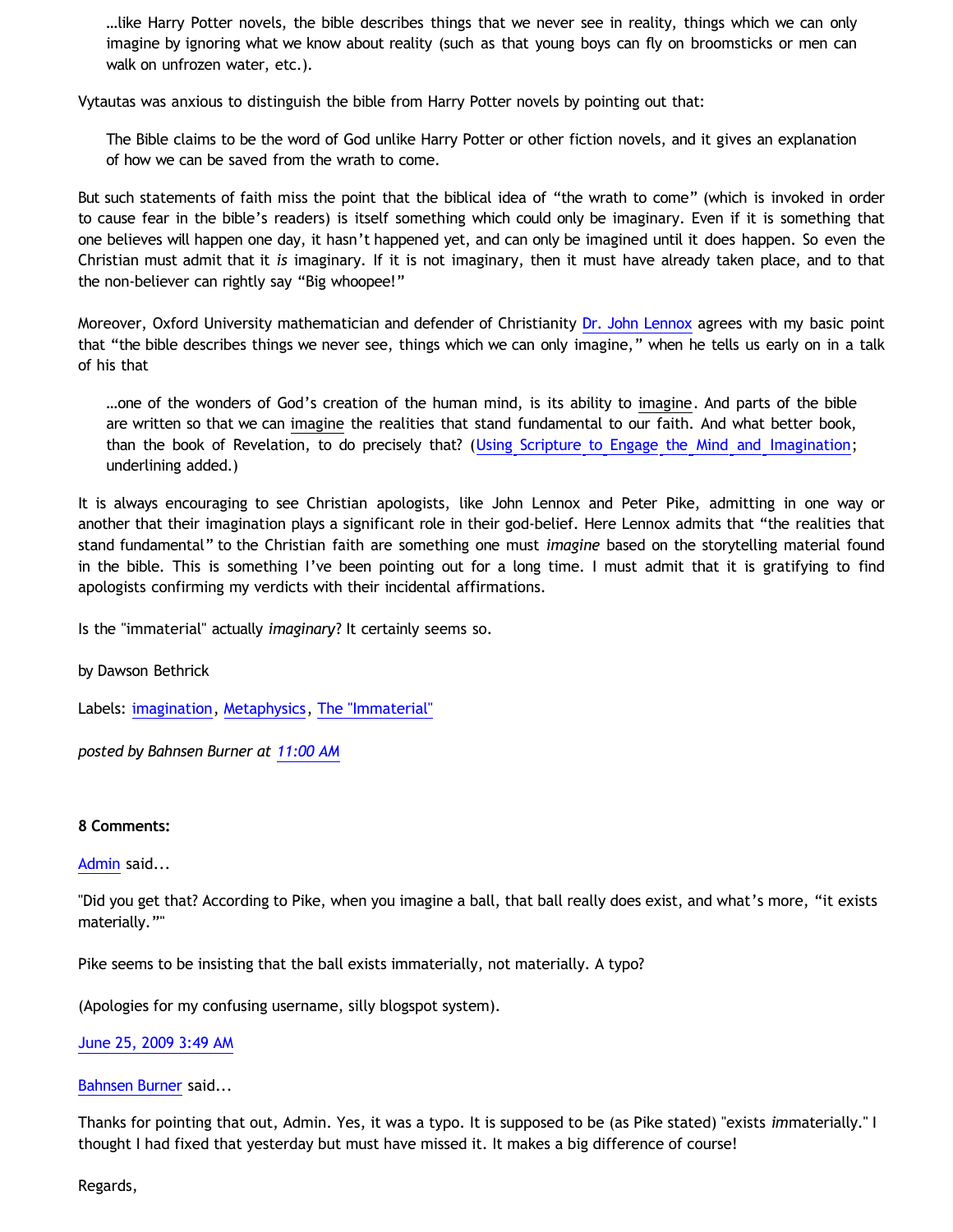**Dawson** 

[June 25, 2009 8:32 AM](http://bahnsenburner.blogspot.com/2009/06/7620759525298997687)

[Justin Hall](http://www.blogger.com/profile/17804641315202800289) said...

Mr Bethrick you have really made it clear to me just how much imagination plays a central role in Christian thinking. The more I reflected on it, the more I came to a startling realization. They are acting like children, carrying on about there imaginary sky buddy. I just feel compelled to shout "Oh for your own sakes, please just grow up already. No one cares about you play time fantasies, we have real concerns, our jobs, our health, our families if we have them. Real concerns about real things and sitting in church prying isn't going to help so much as one iota. So go be immature somewhere else!!"

Oh by the way, I keep imagining I have \$40,000 in my back pocket, but every time I look there is just some lint.

[June 25, 2009 1:40 PM](http://bahnsenburner.blogspot.com/2009/06/6712112923096155187)

[Bahnsen Burner](http://www.blogger.com/profile/11030029491768748360) said...

Hi Justin,

Good to hear from you.

You wrote: "They are acting like children, carrying on about there imaginary sky buddy."

Exactly. I remember visiting my dad back in 2004 or so, when the Catholic Church was getting all the negative press about its pedophile priests. We had the evening news on as we were sitting down for dinner together, and a scene flashed across the TV screen showing a bunch of priests in all their costumes, wearing funny hats and swinging their smoking balls, etc. I pointed to the screen and exclaimed, "Look! They're playing! They're playing!" My dad, who thinks the Catholic Church is bullshit but has never fully abandoned the religion of his upbringing, couldn't help but start to giggle as well. Those grown men just looked so ridiculous. What a great memory! HA!

Of course, it wouldn't be such an alarming thing if these people did not hold the kind of power and their ideas didn't have such influence as they do in the world. It's because of this that their absurdities need to be exposed.

Justin: "Oh by the way, I keep imagining I have \$40,000 in my back pocket, but every time I look there is just some lint. "

Maybe that \$40,000 is actually \$80,000, and it does exist, only it exists *immaterially*. That's apparently what Mr. Pike would have us believe. Unfortunately, I don't think that will go over quite so well when it comes time to pay the mortgage or buy some groceries. Those dratted secular spoil sports!

By the way, for what it's worth, I did find another of Pike's websites, lo and behold. It's located here: [Calvindude](http://calvindude.com/index.php). I had thought the "Calvindude" site was just his [blog](http://calvindude.com/dude/). I guess I'm not up on all things Petrine!

Oh, and I'll have something else up from Pike's article on logic tomorrow. I think you'll enjoy it quite a bit!

Regards, Dawson

[June 25, 2009 3:18 PM](http://bahnsenburner.blogspot.com/2009/06/8984730069674044642)

[rhiggs](http://www.blogger.com/profile/16246371823456833408) said...

Excellent article. The next time I'm in a debate with a presupper I must ask them to define 'immaterial' to see if they use an example like the imaginary red ball.

Thanks.